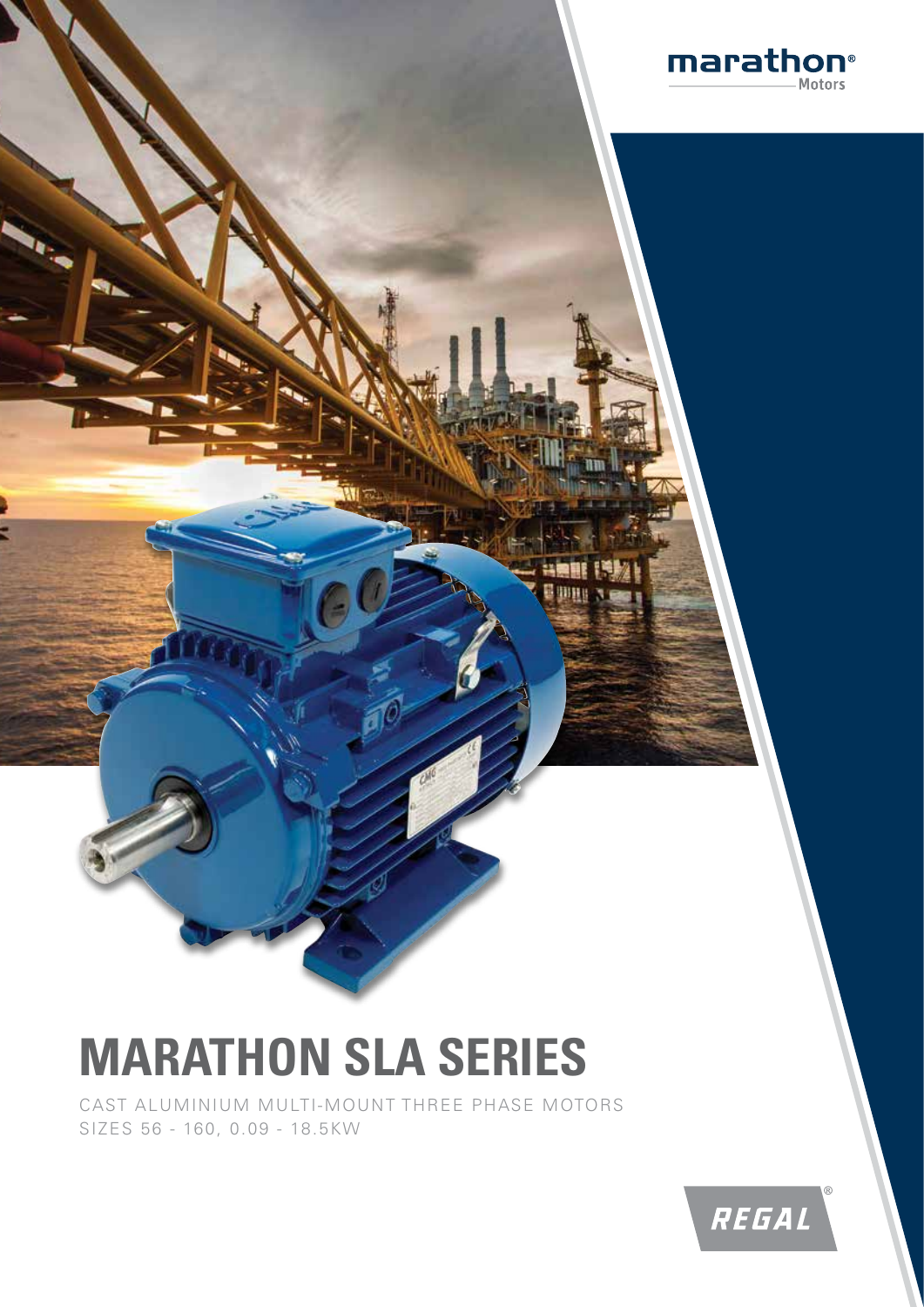# **MARATHON SLA SERIES CAST ALUMINIUM MULTI-MOUNT THREE PHASE MOTORS SIZES 56 - 160, 0.09 - 18.5KW**

| <b>INTRODUCTION</b>                 | 3                       |
|-------------------------------------|-------------------------|
| <b>Standards and Specifications</b> | 3                       |
| <b>Operating Parameters</b>         | 3                       |
| <b>PART NUMBER LOGIC</b>            | $\overline{\mathbf{4}}$ |
| <b>PERFORMANCE DATA</b>             | $5 - 6$                 |
| <b>DIMENSIONAL DRAWINGS</b>         | $8 - 9$                 |
| <b>MODIFICATIONS AND VARIATIONS</b> | 10                      |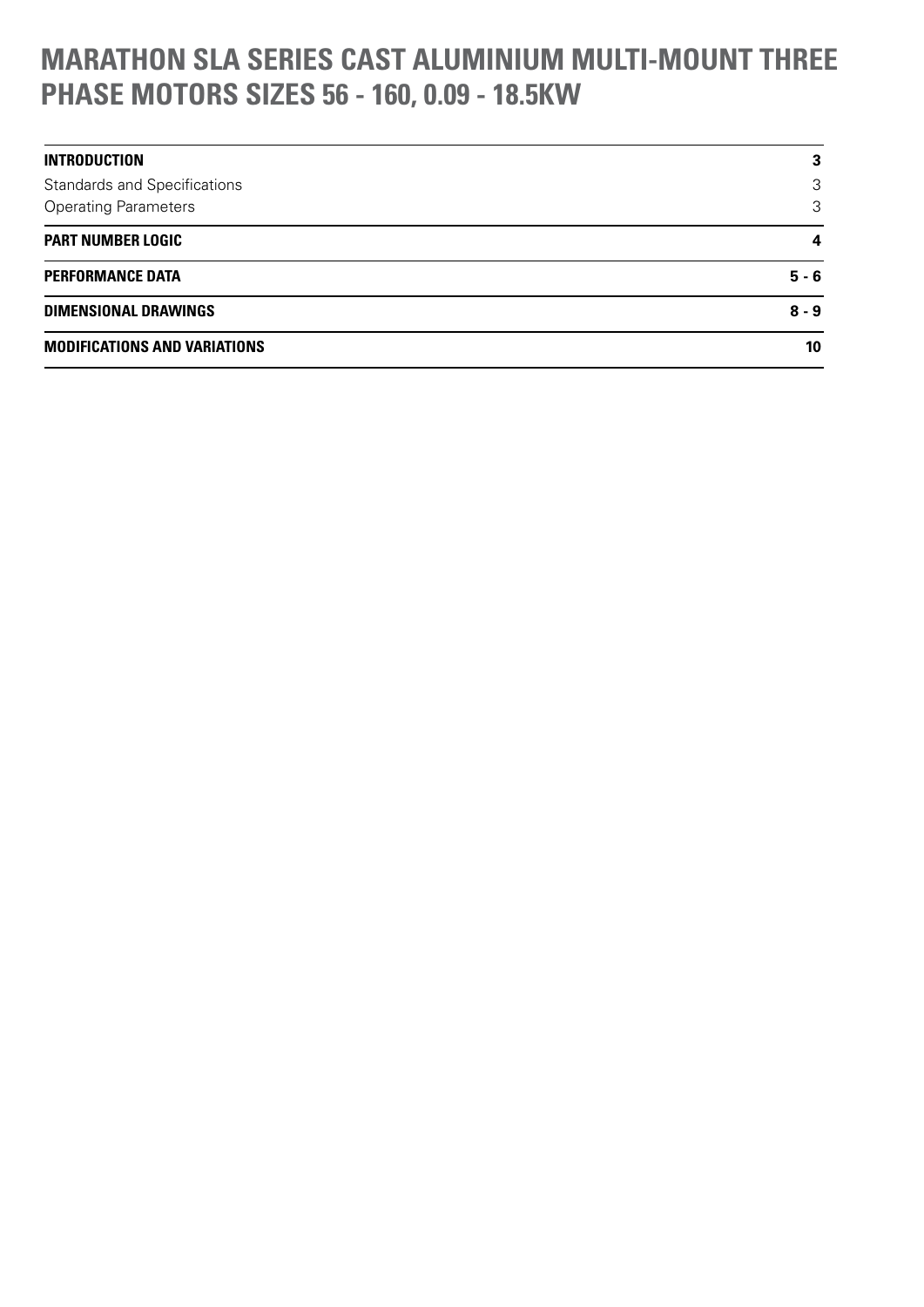# **INTRODUCTION**

Regal Australia is pleased to offer the SLA series motor range built in an all aluminium frame which has the same enhanced performance and electrical design as the cast iron SGA™ series that has been specified by Australian industry for over a decade.

### **STANDARDS AND SPECIFICATIONS**

The main dimensions and rated outputs of the SLA series generally conform to International Standards IEC 60034 and IEC 60072, and Australian Standard AS1359.

### **Multi-mount feature**

The standard SLA motor is supplied with the terminal box top mounted, and has detachable feet. The unique multi-mount design allows the motor feet to be removed and the motor mounted from any of the 16 mounting pads. This feature means that for axial flow fans, there is no need for a motor mount in the fan case, which enables quicker assembly times, lower cost and less restriction to air flow.

Alternatively the feet may be relocated to either side, for a wall mounted motor or side mounted terminal box.

# **OPERATING PARAMETERS**

Standard SLA series motors are designed with the following parameters:

- Continuous duty (S1)
- Three phase 380-420V, 50Hz power supply
- Ambient temperatures up to 40°C
- **Installation at altitudes up to 1000 metres**

Performance data is based on these parameters and may need adjustment for different requirements.

### **F class insulation, B class temperature rise**

SLA series motors have class F insulation and class B temperature rise which gives them good service factor capabilities.

### **Degree of protection**

Standard level of enclosure protection for the SLA series is IP 55, with increased ratings available on request.

### **Pump application**

A locked drive end bearing is standard on all SLA flange mounted motors from 90 to 160 frame. This makes it perfect for pump applications where minimal axial shaft movement is critical to provide tight tolerances for impellers. On request Regal Australia can provide a locked bearing option for smaller frame sizes and foot mounted motors.



### **Air movement application**

Low weight design and the standard drilled and tapped hole in the shaft makes the SLA series ideally suited for all air movement applications.

### **Efficiency**

SLA motors exceed requirements of European Eff2. For Eff1 aluminium frame motors, refer to Regal Australia's HLA series catalogue.

### **Paint finish**

Motors are painted with a high quality enamel finish. The standard colour is dark blue (RAL5010), with other colours available on request.

### **Bearings**

Bearings fitted are a deep groove ball type with double seals and are the same size for both ends.

| <b>Motor frame</b> | <b>Bearing Size</b> |  |  |  |
|--------------------|---------------------|--|--|--|
| 56                 | 6201-2RS            |  |  |  |
| 63                 | 6201-2RS            |  |  |  |
| 71                 | 6202-2RS            |  |  |  |
| 80                 | 6204-2RS            |  |  |  |
| 90S/L              | 6205-2RS            |  |  |  |
| 100L               | 6206-2RS            |  |  |  |
| 112M               | 6206-2RS            |  |  |  |
| 132S/M             | 6208-2RS            |  |  |  |
| 160M/L             | 6309-2RS            |  |  |  |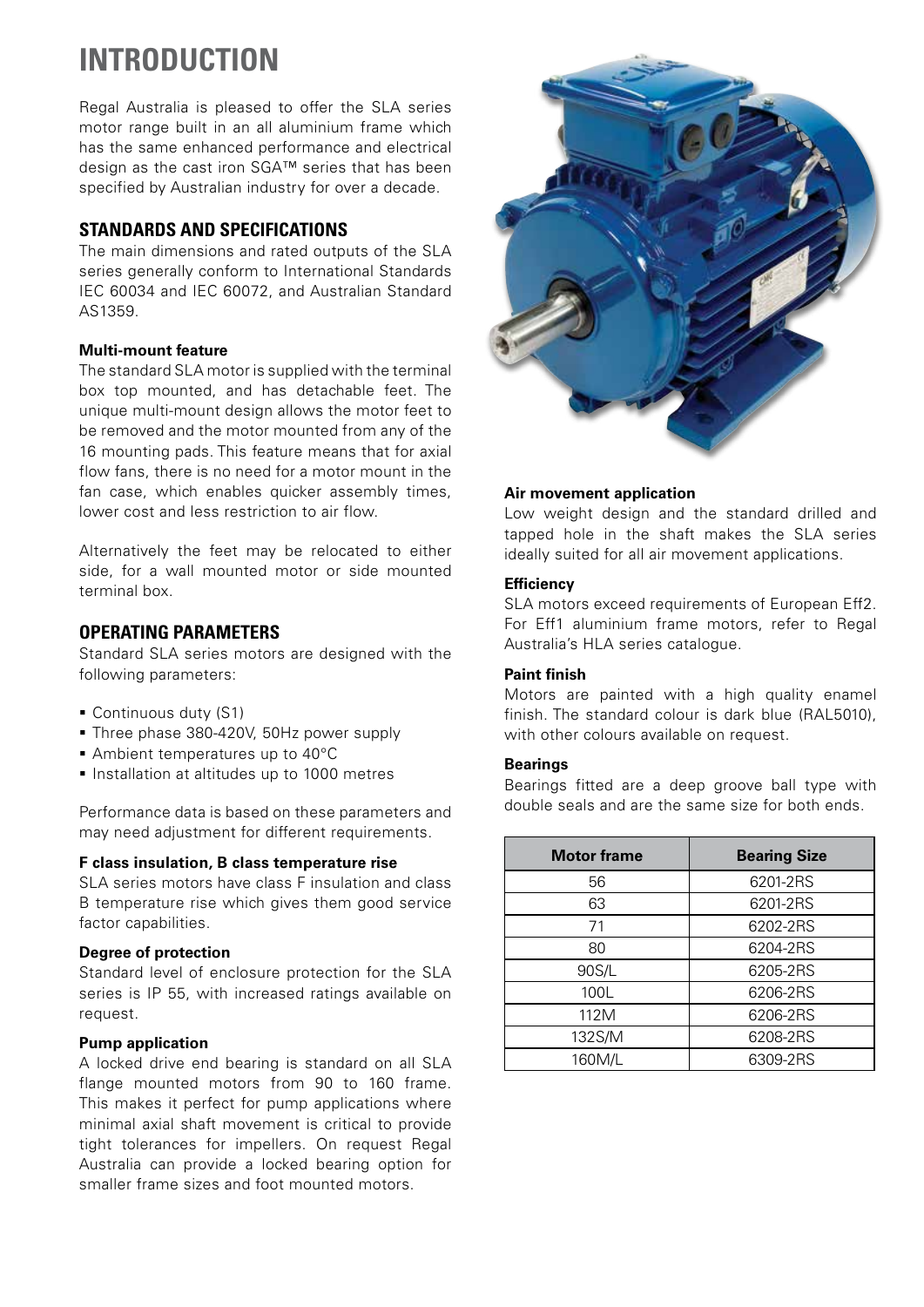### **Terminal box**

The terminal box of the SLA series is separate from the body of the motor allowing it to be rotated providing ease of connection to supply.

### **Internal connections, voltages and VF drive selection**

Standard terminal connections for motors 3kW and below is 240V Delta / 415V Star. These motors are suitable for operation with 240V three phase Variable Frequency Drives or 415V DOL starting.

Standard terminal connections for motors 4kW and above is 415V Delta / 720V Star. These motors are suitable for operation with 415V three phase Variable Frequency Drives, 415V Star/Delta or 415V DOL starting

# **PART NUMBER LOGIC**

When placing an order the motor product code should be specified. The product code of the motor is composed in accordance with the following example:



#### **Position 1**

M= metric frame size

### **Position 2**

### Phase

- $3 =$ Three phase
- $A = 2$  speed fan duty single winding
- $B = 2$  speed fan duty separate windings

### **Position 3**

Number of poles

- $2 = 2$  poles
- $4 = 4$  poles
- $6 = 6$  poles
- $8 = 8$  poles
- $E = 2/4$  poles
- $J = 4/6$  poles
- $K = 4/8$  poles
- $N = 6/8$  poles
- $P = 6/12$  poles
- $S = 8/16$  poles

### **Positions 4 to 8**

Rated power output (kW x 100) (refers to high speed for 2 speed motors)

### **Position 9**

Mounting arrangements

- $3 = B3$
- $4 = B3/B5$
- $5 = B5$
- $6 = B3/B14A$
- $7 = B14A$
- 8 = B3/B14B
- $9 = B14B$
- $0 =$  Body mount

### **Positions 10 to 12**

- Series
- SLA = SLA series

### **Position 13**

Variation suffix

- $Blank = standard$
- $1 =$  high output design
- $F = flying leads$
- $H = H$  class insulation
- $P =$  pad mount (fitted pads)
- $R =$ airstream rated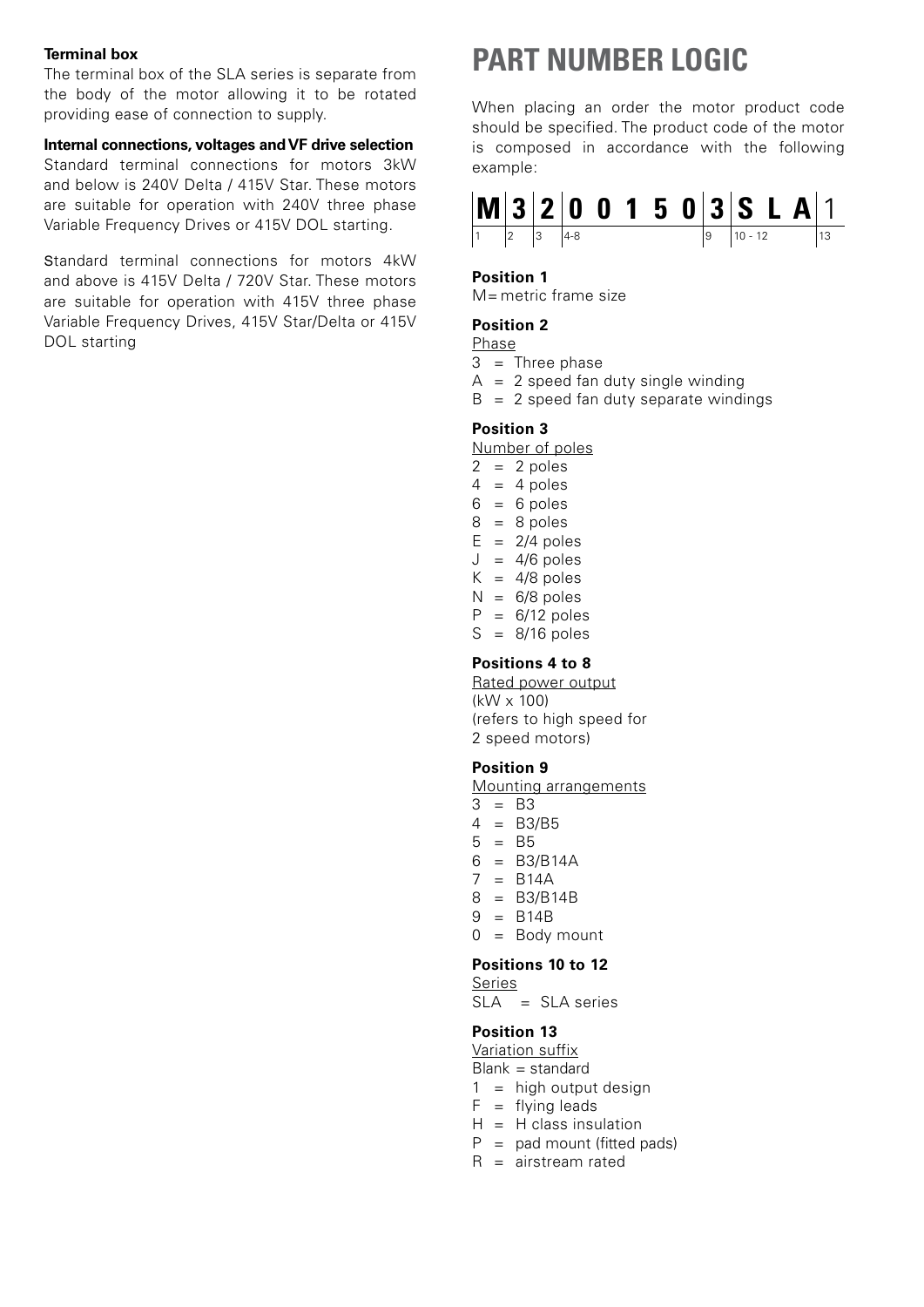# **PERFORMANCE DATA**

# **SLA SERIES, THREE PHASE, 380-420V 50HZ IP55, F CLASS INSULATION , B CLASS TEMPERATURE RISE**

|              |       |                |              | 415V<br><b>50Hz</b> |                      |                                           |                                         |                                        |                              |                                   | 380V<br><b>50Hz</b>                              | 400V<br>50Hz                                                                                      |                                                        |                                   |
|--------------|-------|----------------|--------------|---------------------|----------------------|-------------------------------------------|-----------------------------------------|----------------------------------------|------------------------------|-----------------------------------|--------------------------------------------------|---------------------------------------------------------------------------------------------------|--------------------------------------------------------|-----------------------------------|
| <b>Motor</b> |       | kW             | <b>Speed</b> | <b>Efficiency</b>   | <b>Power</b>         |                                           | <b>Current</b>                          |                                        | <b>Torque</b>                |                                   | <b>Current</b>                                   | <b>Current</b>                                                                                    | <b>Moment</b>                                          | Weight                            |
| frame        |       |                | [r/min]      | $\%$                | factor<br>Cos $\Phi$ | <b>Full</b><br>load<br>$I_{\rm N}$<br>[A] | <b>Locked</b><br>rotor<br>$I_{L}/I_{N}$ | <b>Full</b><br>load<br>$T_{N}$<br>[Nm] | Locked<br>rotor<br>$T_l/T_N$ | <b>Break</b><br>down<br>$T_B/T_N$ | Full<br>load<br>$\mathsf{I}_{\mathsf{N}}$<br>[A] | <b>Full</b><br>load<br>$\begin{bmatrix} \mathbf{I}_\text{N} \ \mathbf{I}\mathbf{A} \end{bmatrix}$ | of inertia<br>$J = \frac{1}{4}GD^2$<br>[ $kg \, m^2$ ] | of foot<br>mount<br>motor<br>[kg] |
|              |       |                |              |                     |                      |                                           | $3000$ R/MIN = 2 POLES                  |                                        |                              |                                   |                                                  |                                                                                                   |                                                        |                                   |
| 56B          | $-9$  | 0.12           | 2730         | 64.0                | 0.79                 | 0.33                                      | 5.2                                     | 0.42                                   | 2.3                          | 2.4                               | 0.36                                             | 0.34                                                                                              | 0.0001                                                 | 3.6                               |
| 63A          | $-11$ | 0.18           | 2730         | 65.0                | 0.79                 | 0.51                                      | 5.5                                     | 0.63                                   | 2.6                          | 2.6                               | 0.56                                             | 0.53                                                                                              | 0.00015                                                | 4.5                               |
| 63B          | $-11$ | 0.25           | 2800         | 69.0                | 0.81                 | 0.64                                      | 5.5                                     | 0.85                                   | 2.2                          | 2.3                               | 0.70                                             | 0.66                                                                                              | 0.00018                                                | 4.7                               |
| 71A          | $-14$ | 0.37           | 2800         | 71.0                | 0.81                 | 0.93                                      | 6.1                                     | 0.93                                   | 2.2                          | 2.3                               | 1.02                                             | 0.96                                                                                              | 0.00035                                                | 6.0                               |
| 71B          | $-14$ | 0.55           | 2800         | 74.0                | 0.82                 | 1.35                                      | 6.1                                     | 1.35                                   | 2.2                          | 2.3                               | 1.47                                             | 1.40                                                                                              | 0.00045                                                | 6.3                               |
| 80A          | $-19$ | 0.75           | 2820         | 76.0                | 0.84                 | 1.61                                      | 6.1                                     | 2.5                                    | 2.8                          | 4.0                               | 1.76                                             | 1.67                                                                                              | 0.00075                                                | 10                                |
| 80B          | $-19$ | 1.1            | 2835         | 78.5                | 0.86                 | 2.3                                       | 5.9                                     | 3.7                                    | 2.7                          | 3.0                               | 2.5                                              | 2.4                                                                                               | 0.0009                                                 | 11                                |
| 90S          | $-24$ | 1.5            | 2860         | 80.5                | 0.85                 | 3.0                                       | 6.7                                     | 5.0                                    | 2.9                          | 3.5                               | 3.3                                              | 3.1                                                                                               | 0.0012                                                 | 13                                |
| 90L          | $-24$ | 2.2            | 2830         | 81.8                | 0.87                 | 4.3                                       | 6.4                                     | 7.4                                    | 2.8                          | 2.8                               | 4.7                                              | 4.5                                                                                               | 0.0014                                                 | 14                                |
| 100L         | $-28$ | 3              | 2870         | 83.3                | 0.88                 | 5.7                                       | 7.5                                     | 10.0                                   | 2.8                          | 3.4                               | 6.2                                              | 5.9                                                                                               | 0.0029                                                 | 25                                |
| 112M         | $-28$ | $\overline{4}$ | 2900         | 86.1                | 0.89                 | 7.4                                       | 7.9                                     | 13.2                                   | 2.7                          | 3.5                               | 8.0                                              | 7.6                                                                                               | 0.0055                                                 | 28                                |
| 112MB        | $-28$ | $5.5^{1}$      | 2890         | 86.4                | 0.89                 | 9.9                                       | 7.8                                     | 18.2                                   | 2.8                          | 3.4                               | 11.0                                             | 10.0                                                                                              | 0.0055                                                 | 31                                |
| 132SA        | $-38$ | 5.5            | 2925         | 86.8                | 0.87                 | 10.2                                      | 7.0                                     | 18.0                                   | 2.4                          | 2.3                               | 11.1                                             | 10.6                                                                                              | 0.0109                                                 | 40                                |
| 132SB        | $-38$ | 7.5            | 2895         | 87.0                | 0.91                 | 13.3                                      | 7.2                                     | 24.7                                   | 2.1                          | 2.8                               | 14.5                                             | 13.8                                                                                              | 0.0126                                                 | 45                                |
| 132MB        | $-38$ | $11^{11}$      | 2900         | 88.8                | 0.92                 | 18.8                                      | 7.3                                     | 36.2                                   | 2.0                          | 2.9                               | 21.0                                             | 20.0                                                                                              | 0.0145                                                 | 51                                |
| 160MA        | $-42$ | 11             | 2935         | 88.4                | 0.89                 | 19.6                                      | 7.0                                     | 35.8                                   | 2.2                          | 2.9                               | 21.4                                             | 20.3                                                                                              | 0.0377                                                 | 69                                |
| 160MB        | -42   | 15             | 2940         | 89.8                | 0.91                 | 25.4                                      | 7.2                                     | 48.7                                   | 1.8                          | 2.6                               | 27.7                                             | 26.4                                                                                              | 0.0499                                                 | 78                                |
| 160L         | $-42$ | 18.5           | 2930         | 90.4                | 0.91                 | 31.4                                      | 7.3                                     | 60.0                                   | 2.3                          | 2.9                               | 34.3                                             | 32.6                                                                                              | 0.055                                                  | 80                                |
|              |       |                |              |                     |                      |                                           | $1500$ R/MIN = 4 POLES                  |                                        |                              |                                   |                                                  |                                                                                                   |                                                        |                                   |
| 56B          | -9    | 0.09           | 1330         | 62.0                | 0.69                 | 0.29                                      | 3.4                                     | 0.65                                   | 2.7                          | 2.7                               | 0.32                                             | 0.30                                                                                              | 0.0001                                                 | 3.6                               |
| 63B          | $-11$ | 0.18           | 1360         | 62.0                | 0.73                 | 0.57                                      | 4.4                                     | 1.26                                   | 2.1                          | 2.2                               | 0.62                                             | 0.59                                                                                              | 0.0003                                                 | 4.7                               |
| 71A          | $-14$ | 0.25           | 1370         | 67.3                | 0.74                 | 0.73                                      | 5.2                                     | 1.74                                   | 2.1                          | 2.2                               | 0.80                                             | 0.76                                                                                              | 0.0008                                                 | 6.0                               |
| 71B          | $-14$ | 0.37           | 1375         | 72.2                | 0.69                 | 1.05                                      | 4.5                                     | 2.6                                    | 3.3                          | 2.7                               | 1.15                                             | 1.09                                                                                              | 0.001                                                  | 6.3                               |
| 80A          | $-19$ | 0.55           | 1390         | 72.1                | 0.75                 | 1.4                                       | 4.8                                     | 3.8                                    | 2.5                          | 2.6                               | 1.53                                             | 1.45                                                                                              | 0.0018                                                 | 10                                |
| 80B          | -19   | 0.75           | 1405         | 75.7                | 0.76                 | 1.8                                       | 5.0                                     | 5.1                                    | 2.4                          | 2.5                               | 2.0                                              | 1.90                                                                                              | 0.0021                                                 | 11                                |
| 90S          | $-24$ | 1.1            | 1410         | 77.4                | 0.78                 | 2.5                                       | 5.4                                     | 7.4                                    | 2.8                          | 2.4                               | 2.8                                              | 2.6                                                                                               | 0.0023                                                 | 13                                |
| 90L          | $-24$ | 1.5            | 1405         | 79.4                | 0.85                 | 3.2                                       | 5.7                                     | 10.2                                   | 1.8                          | 2.4                               | 3.4                                              | 3.3                                                                                               | 0.0027                                                 | 14                                |
| 100LA        | $-28$ | 2.2            | 1430         | 82.6                | 0.83                 | 4.5                                       | 6.6                                     | 14.7                                   | 2.8                          | 3.5                               | 4.9                                              | 4.7                                                                                               | 0.0054                                                 | 23                                |
| 100LB        | $-28$ | 3              | 1425         | 82.6                | 0.85                 | 4.8                                       | 8.3                                     | 20.1                                   | 2.9                          | 3.1                               | $5.2\,$                                          | 4.9                                                                                               | 0.0067                                                 | 25                                |
| 112M         | $-28$ | $\overline{4}$ | 1445         | 85.3                | 0.82                 | 7.9                                       | 7.6                                     | 26.4                                   | 3.1                          | $3.5\,$                           | 8.6                                              | 8.2                                                                                               | 0.0095                                                 | 28                                |
| 112MB        | $-28$ | $5.5^{1}$      | 1425         | 85.8                | 0.85                 | 10.9                                      | 7.3                                     | 36.9                                   | 3.2                          | 3.3                               | 11.9                                             | 11.3                                                                                              | 0.0095                                                 | 32                                |
| 132S         | $-38$ | 5.5            | 1450         | 87.0                | 0.85                 | 10.4                                      | 6.8                                     | 36.2                                   | 2.3                          | 3.1                               | 11.3                                             | 10.8                                                                                              | 0.0214                                                 | 45                                |
| 132M         | $-38$ | 7.5            | 1450         | 88.1                | 0.87                 | 13.7                                      | 7.5                                     | 49.4                                   | 2.6                          | 2.9                               | 15.0                                             | 14.2                                                                                              | 0.0296                                                 | 55                                |
| 132MB        | $-38$ | $11^{11}$      | 1440         | 89.2                | 0.83                 | 21.0                                      | 7.8                                     | 72.5                                   | 1.9                          | 3.0                               | 22.9                                             | 21.8                                                                                              | 0.0363                                                 | 61                                |
| 160M         | -42   | 11             | 1460         | 89.2                | 0.85                 | 20.0                                      | 6.9                                     | 71.9                                   | 2.0                          | 2.8                               | 21.8                                             | 20.8                                                                                              | 0.0747                                                 | 76                                |
| 160L         | -42   | 15             | 1465         | 90.2                | 0.86                 | 27.2                                      | 7.2                                     | 98.0                                   | 2.3                          | 2.9                               | 29.7                                             | 28.2                                                                                              | 0.0918                                                 | 90                                |

1) High output design – output is one kW size higher than the basic CENELEC design.

This data is provided for guidance only, guaranteed only when confirmed by Regal Australia.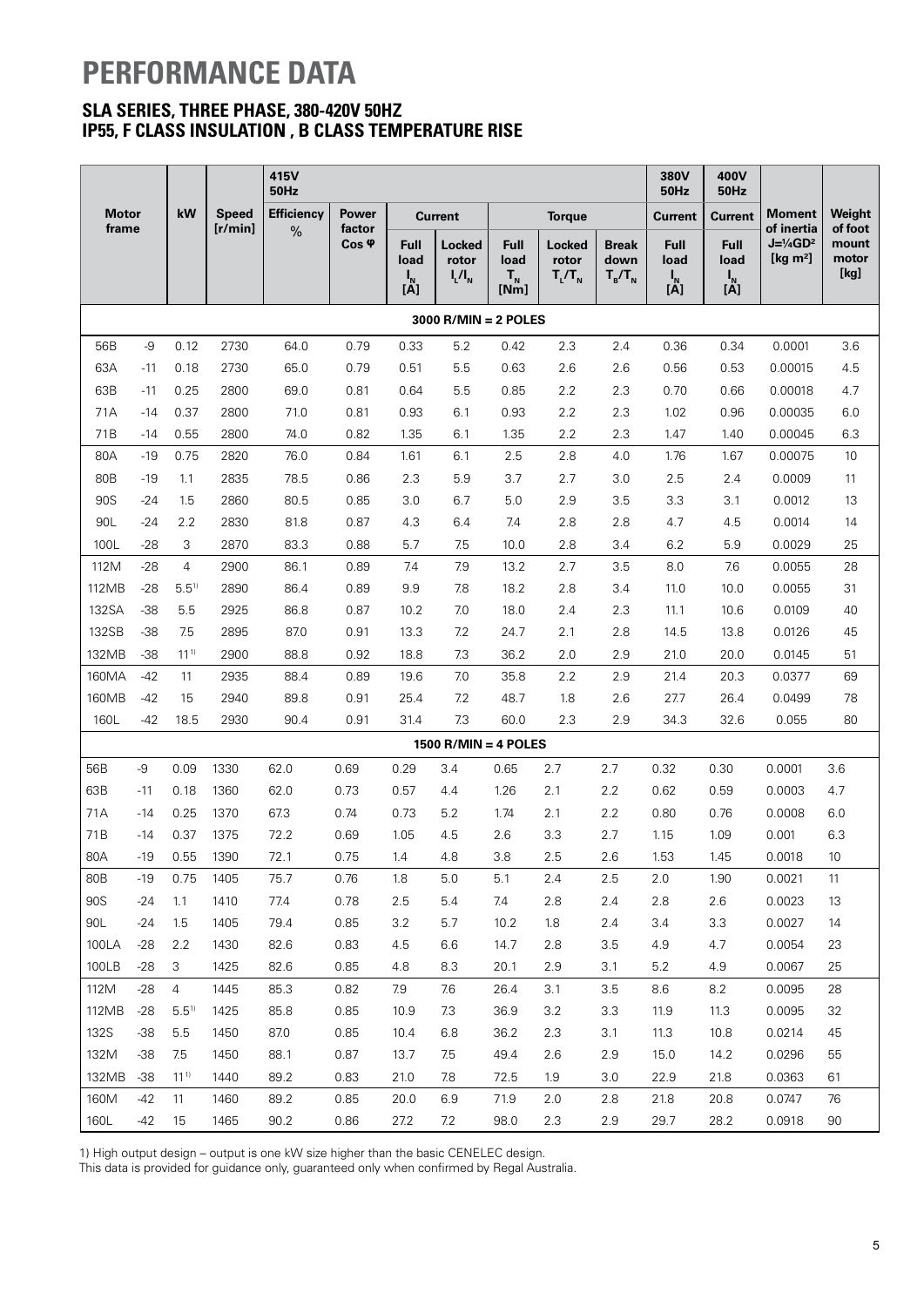# **PERFORMANCE DATA**

# **SLA SERIES, THREE PHASE, 380-420V 50HZ IP55, F CLASS INSULATION , B CLASS TEMPERATURE RISE**

|              |                                                                                                                                                        |                |                                        | 415V<br><b>50Hz</b>                 |                                   |                                                                                                   |                                                                                                |                            |                        |                | 380V<br><b>50Hz</b> | 400V<br><b>50Hz</b> |                             |                   |
|--------------|--------------------------------------------------------------------------------------------------------------------------------------------------------|----------------|----------------------------------------|-------------------------------------|-----------------------------------|---------------------------------------------------------------------------------------------------|------------------------------------------------------------------------------------------------|----------------------------|------------------------|----------------|---------------------|---------------------|-----------------------------|-------------------|
| <b>Motor</b> |                                                                                                                                                        | kW             | <b>Speed</b><br>[r/min]                | <b>Efficiency</b>                   | <b>Power</b><br>factor            |                                                                                                   | <b>Current</b>                                                                                 |                            | <b>Torque</b>          |                | <b>Current</b>      | <b>Current</b>      | <b>Moment</b><br>of inertia | Weight<br>of foot |
| frame        | $\%$<br>Cos $\varphi$<br>Full<br><b>Locked</b><br>load<br>rotor<br>$I_l/I_N$<br>$\begin{array}{c} \mathsf{I}_{\mathsf{N}} \\ \mathsf{[A]} \end{array}$ |                | <b>Full</b><br>load<br>$T_{N}$<br>[Nm] | <b>Locked</b><br>rotor<br>$T_l/T_N$ | <b>Break</b><br>down<br>$T_B/T_N$ | <b>Full</b><br>load<br>$\begin{bmatrix} \mathbf{I}_\text{N} \ \mathbf{I}\mathbf{A} \end{bmatrix}$ | <b>Full</b><br>load<br>$\begin{bmatrix} \mathbf{I}_\text{N} \\ \text{I}\text{A} \end{bmatrix}$ | $J=1/4GD^2$<br>[kg $m^2$ ] | mount<br>motor<br>[kg] |                |                     |                     |                             |                   |
|              |                                                                                                                                                        |                |                                        |                                     |                                   |                                                                                                   | $1000$ R/MIN = 6 POLES                                                                         |                            |                        |                |                     |                     |                             |                   |
| 71B          | $-14$                                                                                                                                                  | 0.25           | 900                                    | 60.0                                | 0.68                              | 0.88                                                                                              | 4.0                                                                                            | 2.65                       | 1.9                    | 2.0            | 0.96                | 0.91                | 0.0009                      | 6.3               |
| 80A          | $-19$                                                                                                                                                  | 0.37           | 915                                    | 67.5                                | 0.70                              | 1.08                                                                                              | 3.4                                                                                            | 3.9                        | 1.8                    | 2.1            | 1.18                | 1.12                | 0.0016                      | 10                |
| 80B          | $-19$                                                                                                                                                  | 0.55           | 925                                    | 68.6                                | 0.66                              | 1.60                                                                                              | 3.3                                                                                            | 5.7                        | 1.4                    | 2.1            | 1.75                | 1.66                | 0.0019                      | 11                |
| 90S          | $-24$                                                                                                                                                  | 0.75           | 935                                    | 74.4                                | 0.72                              | 1.90                                                                                              | 4.6                                                                                            | 7.7                        | 2.4                    | 2.6            | 2.1                 | 2.0                 | 0.0029                      | 13                |
| 90L          | $-24$                                                                                                                                                  | 1.1            | 930                                    | 75.6                                | 0.77                              | 2.7                                                                                               | 4.5                                                                                            | 11.3                       | 2.3                    | 2.4            | 3.0                 | 2.8                 | 0.0035                      | 14                |
| 100L         | $-28$                                                                                                                                                  | 1.5            | 950                                    | 77.7                                | 0.73                              | 3.7                                                                                               | 5.1                                                                                            | 15.1                       | 2.2                    | 3.0            | 4.0                 | 3.8                 | 0.0069                      | 23                |
| 112M         | $-28$                                                                                                                                                  | 2.2            | 945                                    | 80.2                                | 0.76                              | 5.0                                                                                               | 5.6                                                                                            | 22.2                       | 2.7                    | 3.0            | 5.5                 | 5.2                 | 0.0140                      | 25                |
| 132S         | $-38$                                                                                                                                                  | 3              | 970                                    | 84.6                                | 0.77                              | 6.4                                                                                               | 6.7                                                                                            | 29.5                       | 2.3                    | 3.2            | 7.0                 | 6.6                 | 0.0286                      | 42                |
| 132MA        | $-38$                                                                                                                                                  | $\overline{4}$ | 965                                    | 84.5                                | 0.77                              | 8.5                                                                                               | 6.7                                                                                            | 39.6                       | 2.5                    | 3.2            | 9.3                 | 8.8                 | 0.0357                      | 45                |
| 132MB        | $-38$                                                                                                                                                  | 5.5            | 965                                    | 85.6                                | 0.81                              | 11.0                                                                                              | 6.9                                                                                            | 54.4                       | 2.4                    | 3.0            | 12.0                | 11.4                | 0.0449                      | 55                |
| 160M         | $-42$                                                                                                                                                  | 7.5            | 970                                    | 88.4                                | 0.76                              | 15.5                                                                                              | 6.0                                                                                            | 74.0                       | 2.2                    | 2.6            | 16.9                | 16.1                | 0.0881                      | 78                |
| 160L         | $-42$                                                                                                                                                  | 11             | 970                                    | 89.3                                | 0.79                              | 23.6                                                                                              | 5.8                                                                                            | 108                        | 2.2                    | 2.4            | 25.8                | 24.5                | 0.2070                      | 90                |
|              |                                                                                                                                                        |                |                                        |                                     |                                   |                                                                                                   | 1500 $R/MIN = 4$ POLES                                                                         |                            |                        |                |                     |                     |                             |                   |
| 90S          | $-24$                                                                                                                                                  | 0.37           | 690                                    | 62.8                                | 0.61                              | 1.35                                                                                              | 4.0                                                                                            | 5.1                        | 1.8                    | 1.9            | 1.47                | 1.40                | 0.0042                      | 13                |
| 90L          | $-24$                                                                                                                                                  | 0.55           | 690                                    | 63.5                                | 0.61                              | 2.08                                                                                              | 4.0                                                                                            | 7.6                        | 1.8                    | $\overline{2}$ | 2.3                 | 2.2                 | 0.0061                      | 14                |
| 100LA        | $-28$                                                                                                                                                  | 0.75           | 700                                    | 71.0                                | 0.67                              | 2.28                                                                                              | 4.0                                                                                            | 10.2                       | 1.8                    | $\overline{2}$ | 2.5                 | 2.4                 | 0.0090                      | 23                |
| 100LB        | $-28$                                                                                                                                                  | 1.1            | 710                                    | 72.0                                | 0.63                              | 3.4                                                                                               | 4.2                                                                                            | 14.8                       | 2.3                    | 2.8            | 3.7                 | 3.5                 | 0.0110                      | 25                |
| 112M         | $-28$                                                                                                                                                  | 1.5            | 705                                    | 77.6                                | 0.67                              | 4.0                                                                                               | 4.4                                                                                            | 20.3                       | 2.1                    | 2.6            | 4.3                 | 4.1                 | 0.0245                      | 28                |
| 132S         | $-38$                                                                                                                                                  | 2.2            | 715                                    | 81.5                                | 0.74                              | 5.1                                                                                               | 5.3                                                                                            | 29.4                       | 2.1                    | 3.0            | 5.6                 | 5.3                 | 0.0314                      | 45                |
| 132M         | $-38$                                                                                                                                                  | 3              | 715                                    | 83.0                                | 0.74                              | 6.7                                                                                               | 5.6                                                                                            | 40.0                       | 2.3                    | 3.0            | 7.3                 | 7.0                 | 0.0395                      | 55                |
| 160MA        | $-42$                                                                                                                                                  | $\overline{4}$ | 720                                    | 85.6                                | 0.74                              | 8.9                                                                                               | 6.1                                                                                            | 53.0                       | 2.4                    | 3.3            | 9.7                 | 9.2                 | 0.0753                      | 68                |
| 160MB        | $-42$                                                                                                                                                  | 5.5            | 715                                    | 86.5                                | 0.77                              | 11.6                                                                                              | 5.7                                                                                            | 73.5                       | 2.1                    | 2.9            | 12.7                | 12.0                | 0.0931                      | 78                |
| 160L         | $-42$                                                                                                                                                  | 7.5            | 715                                    | 86.9                                | 0.79                              | 15.4                                                                                              | 5.8                                                                                            | 100                        | 2.3                    | 2.9            | 16.8                | 16.0                | 0.1260                      | 90                |

This data is provided for guidance only, guaranteed only when confirmed by Regal Australia.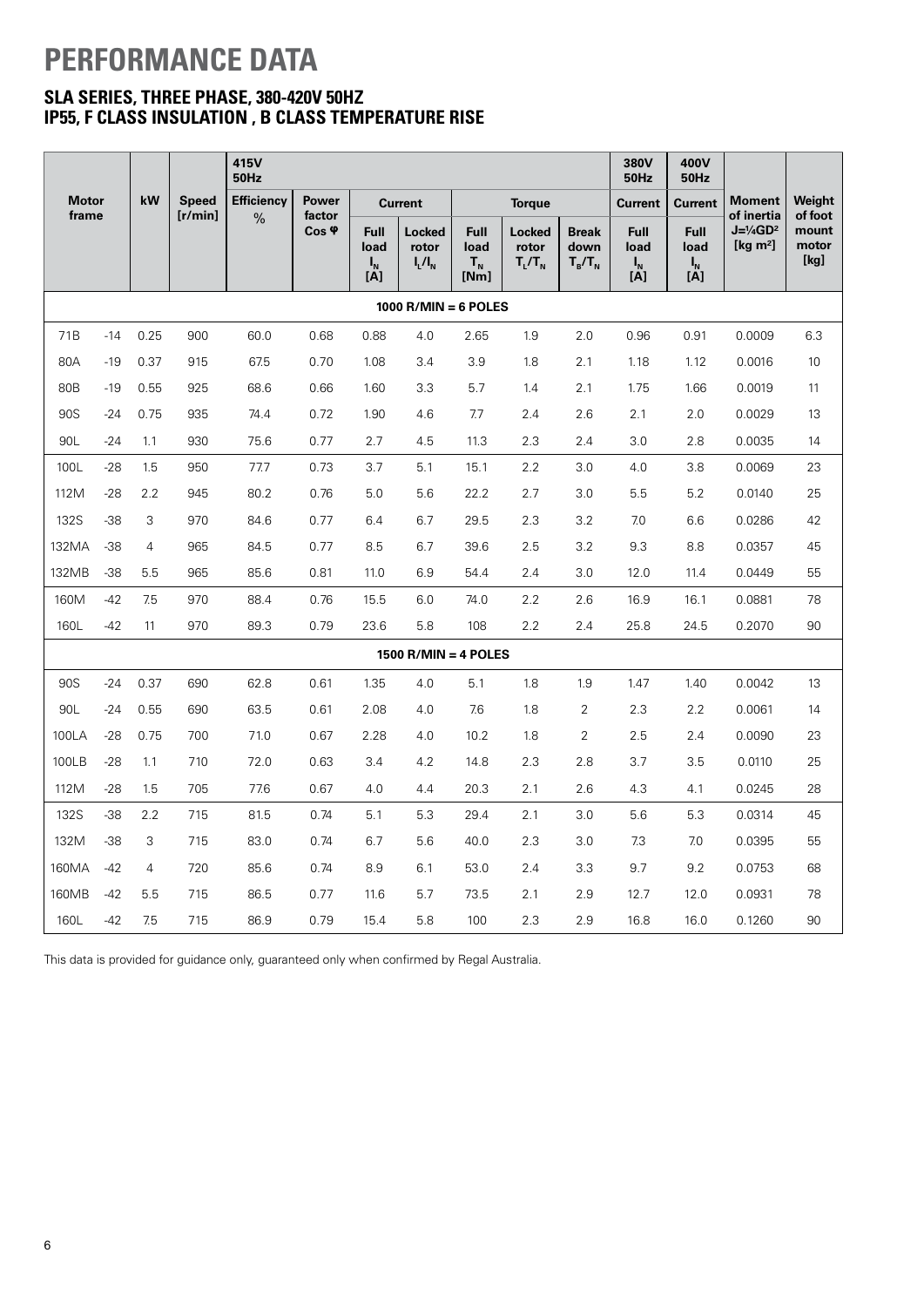# **DIMENSIONAL DRAWINGS**

# **FOOT MOUNT B3 (IM1001)**



### **Foot mount B3 (IM1001)**

| <b>Motor frame</b> |       | $\mathbf{A}$ | AA | <b>AB</b> | <b>AC</b> | B   | <b>BB</b> | С   | D  | DB              | Е   | F                 | <b>GD</b>      | G    | н   | <b>HA</b>         | <b>HD</b>  | K    | <b>KA</b> | KK    |     |
|--------------------|-------|--------------|----|-----------|-----------|-----|-----------|-----|----|-----------------|-----|-------------------|----------------|------|-----|-------------------|------------|------|-----------|-------|-----|
| 56                 | -9    | 90           | 23 | 112       | 114       | 71  | 88        | 36  | 9  | M4              | 20  | 3                 | 3              | 7.2  | 56  | 8                 | 165        | 5.8  | 8         | 1xM20 | 198 |
| 63                 | $-11$ | 100          | 24 | 123       | 120       | 80  | 100       | 40  | 11 | M4              | 23  | $\overline{4}$    | $\overline{4}$ | 8.5  | 63  | 7                 | 186        | 7    | 9.5       | 1xM20 | 220 |
| 71                 | -14   | 112          | 26 | 137       | 137       | 90  | 110       | 45  | 14 | M5              | 30  | 5                 | 5              | 11   | 71  | 8                 | 201        | 7    | 11        | 1xM20 | 244 |
| 80                 | $-19$ | 125          | 35 | 157       | 158       | 100 | 125       | 50  | 19 | M6              | 40  | 6                 | 6              | 15.5 | 80  | 9                 | 225        | 10   | 14        | 1xM20 | 289 |
| 90S                | -24   | 140          | 37 | 173       | 178       | 100 | 125       | 56  | 24 | M8              | 50  | 8                 | $\overline{7}$ | 20   | 90  | 10 <sup>°</sup>   | 247        | 10   | 14        | 2xM20 | 313 |
| 90L                | -24   | 140          | 37 | 173       | 178       | 125 | 150       | 56  | 24 | M8              | 50  | 8                 | 7              | 20   | 90  | 10 <sup>°</sup>   | 247        | 10   | 14        | 2xM20 | 338 |
| 100L               | -28   | 160          | 40 | 197       | 198       | 140 | 172       | 63  | 28 | M10             | 60  | 8                 | $\overline{7}$ | 24   | 100 | 12                | 270        | 12   | 16        | 2xM20 | 384 |
| 112M               | -28   | 190          | 41 | 227       | 221       | 140 | 180       | 70  | 28 | M <sub>10</sub> | 60  | 8                 | $\overline{7}$ | 24   | 112 | $12 \overline{ }$ | 304        | 12   | 16        | 2xM25 | 402 |
| 132S               |       | $-38$ 216    | 51 |           | 262 260   | 140 | 186       | 89  | 38 | M12             | 80  | 10                | 8              | 33   |     |                   | 132 15 343 | - 12 | 16        | 2xM25 | 485 |
| 132M               |       | $-38$ 216    | 51 |           | 262 260   | 178 | -224      | 89  | 38 | M12             | 80  | 10                | 8              | 33   | 132 |                   | 15 343     | -12  | 16        | 2xM25 | 518 |
| 160M               | $-42$ | 254          | 55 | 304       | 314       | 210 | 260       | 108 | 42 | M16             | 110 | $12 \overline{ }$ | 8              | 37   | 160 | 18                | 420        | 15   | 18        | 2xM32 | 605 |
| 1601               | -42   | 254          | 55 | 304       | 314       | 254 | 304       | 108 | 42 | M16             | 110 | 12                | 8              | 37   | 160 | 18                | 420        | 15   | 18        | 2xM32 | 650 |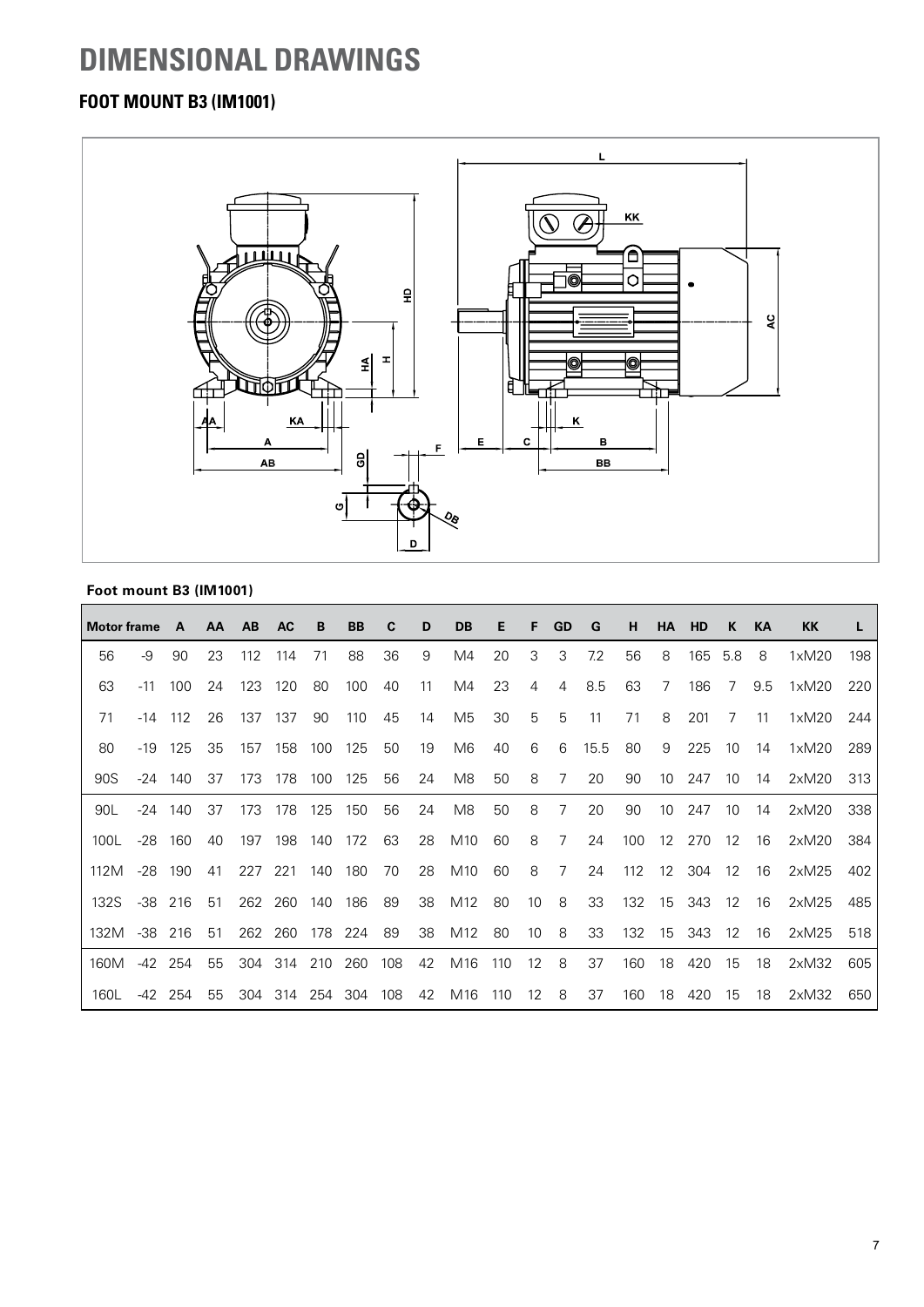# **DIMENSIONAL DRAWINGS**

# **LARGE FLANGE MOUNT B5 (IM3001)**



### **Flange mount B5 (IM3001)**

| <b>Motor frame</b> |       | <b>HB</b> | LA | M   | N   | P   | S  | Т   |
|--------------------|-------|-----------|----|-----|-----|-----|----|-----|
| 56                 | -9    | 109       | 8  | 100 | 80  | 120 | 7  | 3.0 |
| 63                 | $-11$ | 123       | 10 | 115 | 95  | 140 | 10 | 3.0 |
| 71                 | $-14$ | 130       | 10 | 130 | 110 | 160 | 10 | 3.5 |
| 80                 | $-19$ | 145       | 12 | 165 | 130 | 200 | 12 | 3.5 |
| 90S                | $-24$ | 157       | 12 | 165 | 130 | 200 | 12 | 3.5 |
| 90L                | $-24$ | 157       | 12 | 165 | 130 | 200 | 12 | 3.5 |
| 100L               | $-28$ | 170       | 14 | 215 | 180 | 250 | 15 | 4.0 |
| 112M               | $-28$ | 192       | 14 | 215 | 180 | 250 | 15 | 4.0 |
| 132S               | $-38$ | 211       | 14 | 265 | 230 | 300 | 15 | 4.0 |
| 132M               | $-38$ | 211       | 14 | 265 | 230 | 300 | 15 | 4.0 |
| 160M               | $-42$ | 260       | 15 | 300 | 250 | 350 | 19 | 5.0 |
| 160L               | $-42$ | 260       | 15 | 300 | 250 | 350 | 19 | 5.0 |

# **SMALL FLANGE (FACE) B14 (IM3601)**





### **Face mount B14A (IM3601)**

| Motor frame     |       | <b>HB</b> | М   | N   | P   | S               | т   |
|-----------------|-------|-----------|-----|-----|-----|-----------------|-----|
| 56              | -9    | 109       | 65  | 50  | 80  | M <sub>5</sub>  | 2.5 |
| 63              | -11   | 123       | 75  | 60  | 90  | M5              | 2.5 |
| 71              | $-14$ | 130       | 85  | 70  | 105 | M6              | 2.5 |
| 80              | -19   | 145       | 100 | 80  | 120 | M6              | 3.0 |
| 90S             | $-24$ | 157       | 115 | 95  | 140 | M8              | 3.0 |
| 90 <sub>l</sub> | $-24$ | 157       | 115 | 95  | 140 | M8              | 3.0 |
| 100L            | $-28$ | 170       | 130 | 110 | 160 | M8              | 3.5 |
| 112M            | $-28$ | 192       | 130 | 110 | 160 | M8              | 3.5 |
| 132S            | -38   | 211       | 165 | 130 | 200 | M <sub>10</sub> | 3.5 |
| 132M            | $-38$ | 211       | 165 | 130 | 200 | M <sub>10</sub> | 3.5 |
| 160M            | $-42$ | 260       | 215 | 180 | 250 | M <sub>12</sub> | 4.0 |
| 160L            | -42   | 260       | 215 | 180 | 250 | M12             | 4.0 |

### **Face mount B14B (IM3601)**

| <b>Motor frame</b> |       | <b>HB</b>            | M                    | N   | P   | S               | т   |  |
|--------------------|-------|----------------------|----------------------|-----|-----|-----------------|-----|--|
| 56                 | -9    | 109                  | 85                   | 70  | 105 | M <sub>6</sub>  | 2.5 |  |
| 63                 | $-11$ | 123                  | 85                   | 70  | 105 | M <sub>6</sub>  | 2.5 |  |
| 71                 | $-14$ | 130                  | 115                  | 95  | 140 | M8              | 3.0 |  |
| 80                 | -19   | 145                  | 130                  | 110 | 160 | M8              | 3.5 |  |
| 90S                | -24   | 157                  | 130                  | 110 | 160 | M8              | 3.5 |  |
| 90L                | $-24$ | 157                  | 130                  | 110 | 160 | M <sub>8</sub>  | 3.5 |  |
| 100L               | $-28$ | 170                  | 165                  | 130 | 200 | M <sub>10</sub> | 3.5 |  |
| 112M               | $-28$ | 192                  | 165                  | 130 | 200 | M <sub>10</sub> | 3.5 |  |
| 132S               | $-38$ | 211                  | 215                  | 180 | 250 | M12             | 4.0 |  |
| 132M               | $-38$ | 211                  | 215                  | 180 | 250 | M12             | 4.0 |  |
| 160M               | - 42  |                      | available on request |     |     |                 |     |  |
| 160L               | - 42  | available on request |                      |     |     |                 |     |  |

For further dimensional data, see foot mount data (page 7).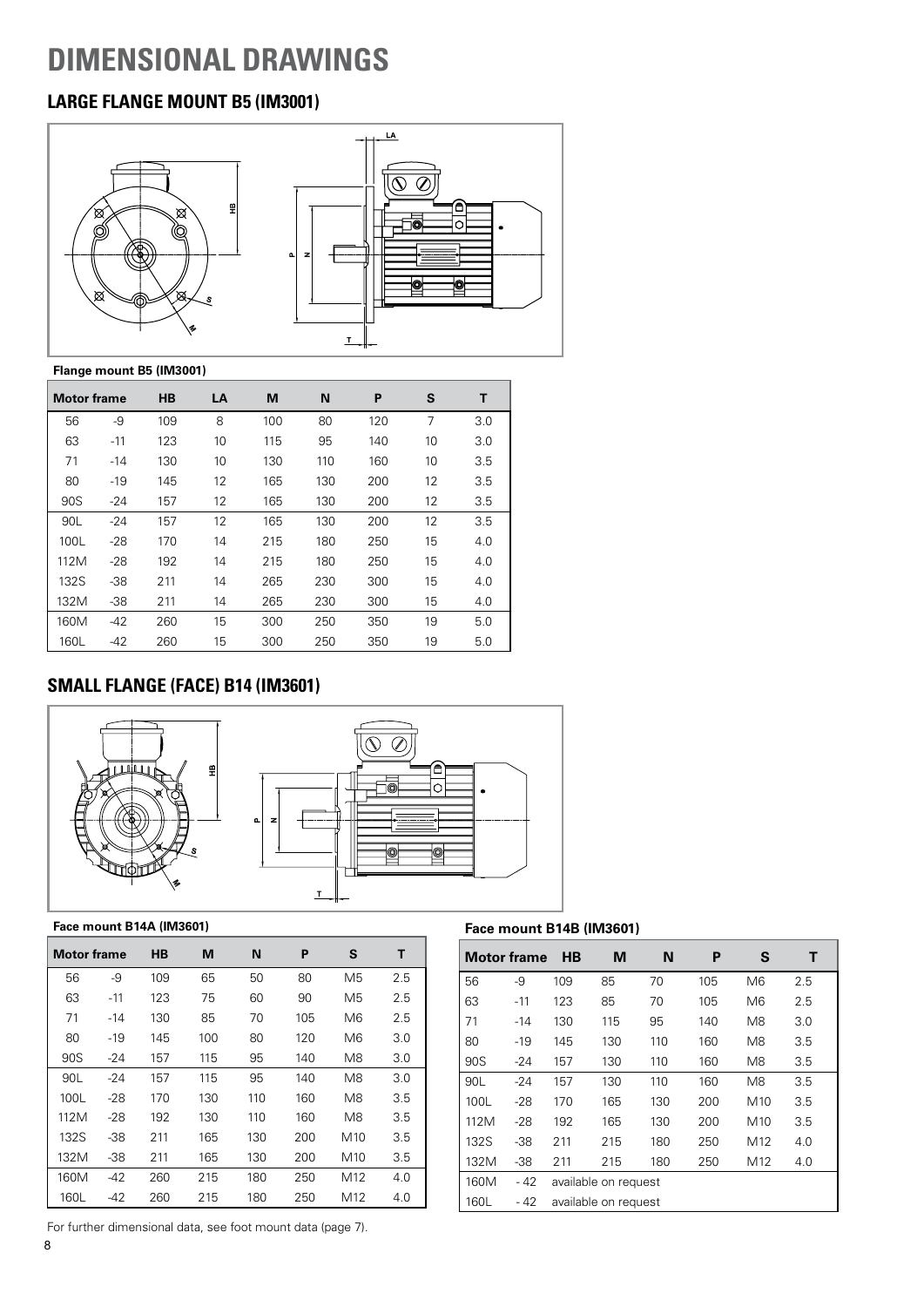# **DIMENSIONAL DRAWINGS**

# **MULTI-MOUNT OPTION - SLA**



**Multi-mount B0**

| <b>Motor frame</b> |       | C <sub>2</sub> | W   | XÉ              | Υ   | Z   |
|--------------------|-------|----------------|-----|-----------------|-----|-----|
| 56                 | -9    | 55             | 84  | M <sub>5</sub>  | 64  | 32  |
| 63                 | $-11$ | 62.5           | 94  | M5              | 70  | 35  |
| 71                 | $-14$ | 71             | 109 | M6              | 78  | 38  |
| 80                 | -19   | 79             | 122 | M8              | 88  | 42  |
| 90S                | $-24$ | 85             | 134 | M8              | 94  | 42  |
| 90L                | $-24$ | 85             | 134 | M8              | 94  | 67  |
| 100L               | $-28$ | 94             | 154 | M <sub>8</sub>  | 110 | 78  |
| 112M               | $-28$ | 104            | 170 | M <sub>10</sub> | 120 | 72  |
| 132S               | -38   | 123            | 206 | M <sub>10</sub> | 154 | 72  |
| 132M               | -38   | 123            | 206 | M <sub>10</sub> | 154 | 110 |
| 160M               | $-42$ | 153            | 250 | M12             | 190 | 120 |
| 160L               | $-42$ | 153            | 250 | M12             | 190 | 164 |

1) 16 multi-mount mounting pads, 12 tapped or have a provision for tapping. The standard multi-mount offers mounting holes that are vertical or horizontal only.

### **PAD MOUNT - SLAP**



**Multi-mount B0**

| <b>Motor frame</b> |       | в   | ВB                   | C    | J   | X               |
|--------------------|-------|-----|----------------------|------|-----|-----------------|
| 71                 | $-14$ | 71  | 89                   | 55   | 82  | M10             |
| 80                 | $-19$ | 90  | 110                  | 55   | 97  | M12             |
| 90S                | $-24$ | 90  | 110                  | 61   | 100 | M12             |
| 90L                | $-24$ | 90  | 110                  | 73.5 | 100 | M12             |
| 100L               | $-28$ | 100 | 120                  | 83   | 114 | M <sub>12</sub> |
| 112M               | -28   | 100 | 120                  | 90   | 125 | M <sub>12</sub> |
| 132S               | -38   | 102 | 132                  | 108  | 158 | M <sub>16</sub> |
| 132M               | -38   | 140 | 170                  | 108  | 158 | M16             |
| 132S               | - 38  | 102 | 132                  | 108  | 158 | M16             |
| 132M               | - 38  | 140 | 170                  | 108  | 158 | M16             |
| 160M               | $-42$ |     | available on request |      |     |                 |
| 160L               | -42   |     | available on request |      |     |                 |

Pad mount motors are supplied by fitting 4 pads to the multimount motors. This option enables the mounting brackets to be fitted in a radial position relative to the motor shaft.

# **AIRSTREAM RATED PAD MOUNT - SLAPR**



#### **Airstream rated PAD mount B0**

| <b>Motor frame</b> |       | B                    | BB  | C    | J   | н   | X               |
|--------------------|-------|----------------------|-----|------|-----|-----|-----------------|
| 71                 | $-14$ | 71                   | 89  | 55   | 82  | 205 | M <sub>10</sub> |
| 80                 | $-19$ | 90                   | 110 | 55   | 97  | 237 | M12             |
| 90S                | $-24$ | 90                   | 110 | 61   | 100 | 265 | M12             |
| 90L                | $-24$ | 90                   | 110 | 73.5 | 100 | 290 | M <sub>12</sub> |
| 100L               | $-28$ | 100                  | 120 | 83   | 114 | 330 | M <sub>12</sub> |
| 112M               | -28   | 100                  | 120 | 90   | 125 | 340 | M12             |
| 132S               | $-38$ | 102                  | 132 | 108  | 158 | 407 | M16             |
| 132M               | $-38$ | 140                  | 170 | 108  | 158 | 445 | M <sub>16</sub> |
| 160M               | - 42  | available on request |     |      |     |     |                 |
| 160L               | - 42  | available on request |     |      |     |     |                 |

Pad mount motors are supplied by fitting 4 pads to the multimount motors. This option enables the mounting brackets to be fitted in a radial position relative to the motor shaft.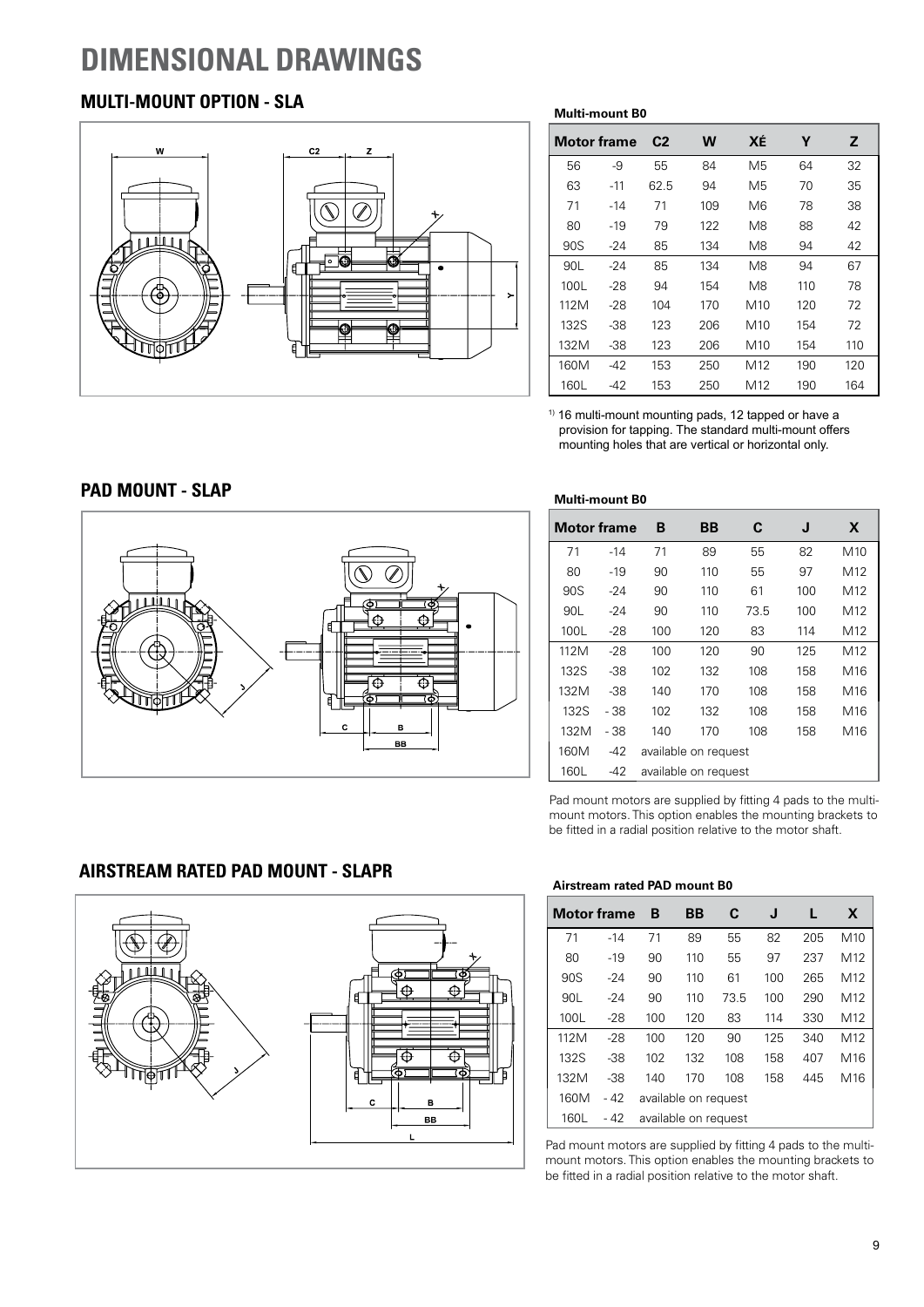# **MODIFICATIONS AND VARIATIONS**

### **Terminal box**

SLA motors come standard with a terminal box. Alternatively the terminal box can be replaced with a single conduit entry blanking plate and extended leads, including an earth.



| <b>Motor frame</b> | <b>Conduit Size</b>  | <b>HDT</b> |
|--------------------|----------------------|------------|
| 56                 | On request           |            |
| 63                 | $M20 \times 1.5$     | 141        |
| 71                 | $M20 \times 1.5$     | 156        |
| 80                 | $M20 \times 1.5$     | 180        |
| 90S/L              | $M20 \times 1.5$     | 196        |
| 100L               | $M20 \times 1.5$     | 219        |
| 112M               | $M25 \times 1.5$     | 242        |
| 132S/M             | $M25 \times 1.5$     | 281        |
| 160M/L             | available on request |            |

For either terminal box or blanking plate configuration feet can be relocated to provide wiring to the left or right side, or completely removed to enable mounting from the multi-mount pads.

### **Bearings**

Regal Australia can address applications where bearings need special consideration, including:

- **Alternative bearing types**
- **ELow/high temperature bearing grease**

### **Shafts**

SLA motors come standard with a single output shaft to standard dimensions. The following alternatives are available:

- **Double shaft extension**
- **Special shaft extension**
- **Stainless steel shaft material**

### **Endshields**

Standard SLA endshields are all aluminium. For frames 90 to 160 they are fitted with steel inserts for the bearings. Cast iron or special endshields for customer applications can be manufactured to specification.

### **Slide rails**

Regal Australia stock slide rails to suit frame sizes from 80 to 160L. Rail sets are manufactured from cast iron and provided with mounting bolts and nuts between motor and rail.

### **Environmental considerations**

Where environmental factors need special consideration Regal Australia can provide the following modifications:

- Winding temperature monitors and thermistors
- **Anti-condensation heaters**
- **Separately powered cooling blowers**
- **Tropic proofing**
- Special paint finish
- Higher IP ratings: IP56, IP65, and IP66
- High ambient temperature motors SLAH with H class insulation

### **Special performance**

Regal Australia is able to provide SLA motors with special windings. These include:

- 10,12 and 16 pole single speed windings
- Two, three and four speed windings
- Windings for alternative operating voltages and frequencies
- Windings designed for increased outputs and short time ratings